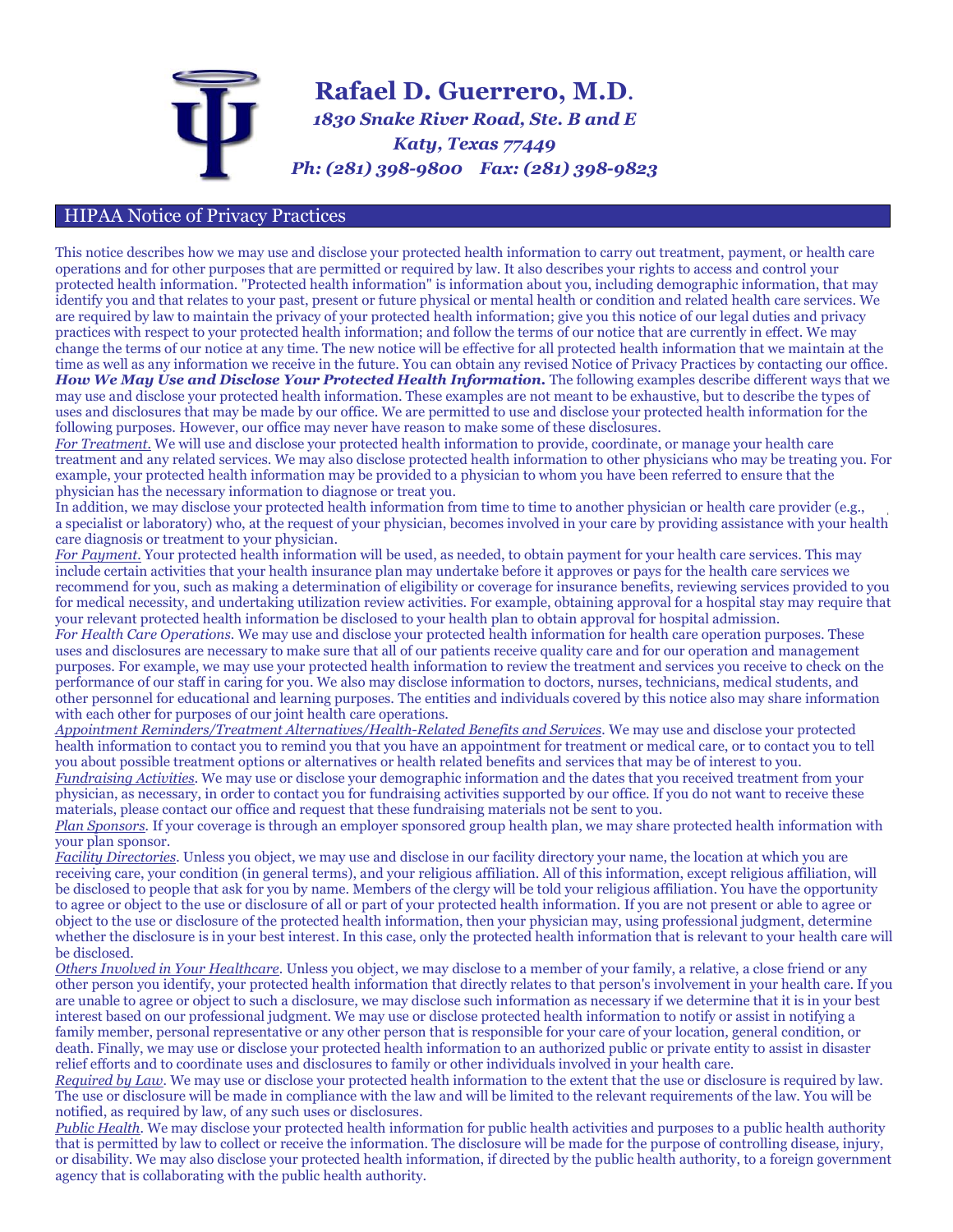*Business Associates.* We may disclose your protected health information to our business associates that perform functions on our behalf or provide us with services if the information is necessary for such functions or services. For example, we may use another company to perform billing services on our behalf. All of our business associates are obligated, under contract with us, to protect the privacy of your information and are not allowed to use or disclose any information other than as specified in our contract.

*Communicable Diseases.* We may disclose your protected health information, if authorized by law, to a person who may have been exposed to a communicable disease or may otherwise be at risk of contracting or spreading the disease or condition.

*Health Oversight.* We may disclose your protected health information to a health oversight agency for activities authorized by law, such as audits, investigations, and inspections. Oversight agencies seeking this information include government agencies that oversee the health care system, government benefit programs, other government regulatory programs and civil rights laws.

*Abuse or Neglect.* We may disclose your protected health information to a public health authority that is authorized by law to receive reports of child abuse or neglect. In addition, we may disclose your protected health information if we believe that you have been a victim of abuse, neglect or domestic violence to the governmental entity or agency authorized to receive such information. In this case, the disclosure will be made consistent with the requirements of applicable federal and state laws.

*Food and Drug Administration.* We may disclose your protected health information to a person or company required by the Food and Drug Administration to report adverse events, product defects or problems, biologic product deviations, track products to enable product recalls, to make repairs or replacements, or to conduct post marketing surveillance, as required by law.

*Legal Proceedings.* We may disclose your protected health information in the course of any judicial or administrative proceeding, in response to an order of a court or administrative tribunal (to the extent such disclosure is expressly authorized), in certain conditions in response to a subpoena, discovery request or other lawful process.

*Law Enforcement.* We may also disclose your protected health information, so long as applicable legal requirements are met, for law enforcement purposes. These law enforcement purposes include (1) legal processes and otherwise required by law, (2) limited information requests for identification and location purposes, (3) pertaining to victims of a crime, (4) suspicion that death has occurred as a result of criminal conduct, (5) in the event that a crime occurs on the premises of the practice, and (6) medical emergency (not on the practice's premises) and it is likely that a crime has occurred.

*Coroners, Funeral Directors, and Organ Donation.* We may disclose your protected health information to a coroner or medical examiner for identification purposes, determining cause of death or for the coroner or medical examiner to perform other duties authorized by law. We may also disclose your protected health information to a funeral director, as authorized by law, in order to permit the funeral director to carry out their duties. We may disclose such information in reasonable anticipation of death. Protected health information may be used and disclosed for cadaveric organ, eye, or tissue donation purposes.

*Research.* We may disclose your protected health information to researchers when their research has been approved by an institutional review board that has reviewed the research proposal and established protocols to ensure the privacy of your protected health information.

*Criminal Activity.* Consistent with applicable federal and state laws, we may disclose your protected health information, if we believe that the use or disclosure is necessary to prevent or lessen a serious and imminent threat to the health or safety of a person or the public. We may also disclose your protected health information if it is necessary for law enforcement authorities to identify or apprehend an individual.

*Military Activity and National Security.* When the appropriate conditions apply, we may use or disclose protected health information of individuals who are Armed Forces personnel (1) for activities deemed necessary by appropriate military command authorities; (2) for the purpose of a determination by the Department of Veterans Affairs of your eligibility for benefits, or (3) to foreign military authority if you are a member of that foreign military services. We may also disclose your protected health information to authorized federal officials for conducting national security and intelligence activities, including for the provision of protective services to the President or others legally authorized.

*Workers' Compensation*. Your protected health information may be disclosed by us as authorized to comply with workers' compensation laws and other similar legally established programs.

*Inmates.* We may use or disclose your protected health information if you are an inmate of a correctional facility and your physician created or received your protected health information in the course of providing care to you.

*For Data Breach Notification Purposes.* We may use or disclose your protected health information to provide legally required notices of unauthorized acquisition, access, or disclosure of your health information. We may send notice directly to you or provide notice to the sponsor of your plan, if applicable, through which you receive coverage.

*Required Uses and Disclosures.* Under the law, we must make disclosures to you and when required by the Secretary of the U.S. Department of Health and Human Services to investigate or determine our compliance with the requirements of Section 164.500 et. seq.

*Special Protections for HIV, Alcohol and Substance Abuse, Mental Health and Genetic Information.* Certain federal and state laws may require special privacy protections that restrict the use and disclosure of certain health information, including HIVrelated information, alcohol and substance abuse information, mental health information, and genetic information. For example, a health plan is not permitted to use or disclose genetic information for underwriting purposes. Some parts of this Notice of Privacy Practices may not apply to these types of information. If your treatment involves this information, you may contact our office for more information about these protections.

*Uses and Disclosures of Protected Health Information Based Upon Your Written Authorization.* Uses and disclosures of your protected health information that involve the release of psychotherapy notes (if any), marketing, sale of your protected health information, or other uses or disclosures not described in this notice will be made only with your written authorization, unless otherwise permitted or required by law. You may revoke this authorization at any time, in writing, except to the extent that this office has taken an action in reliance on the use or disclosure indicated in the authorization. Additionally, if a use or disclosure of protected health information described above in this notice is prohibited or materially limited by other laws that apply to use, it is our intent to meet the requirements of the more stringent law.

Your *Rights Regarding Health Information About You*. The following is a statement of your rights with respect to your protected health information and a brief description of how you may exercise these rights.

*You have the right to inspect and copy your protected health information.* This means you may inspect and obtain a copy of your protected health information that is contained in your designated file for as long as we maintain the protected health information. A